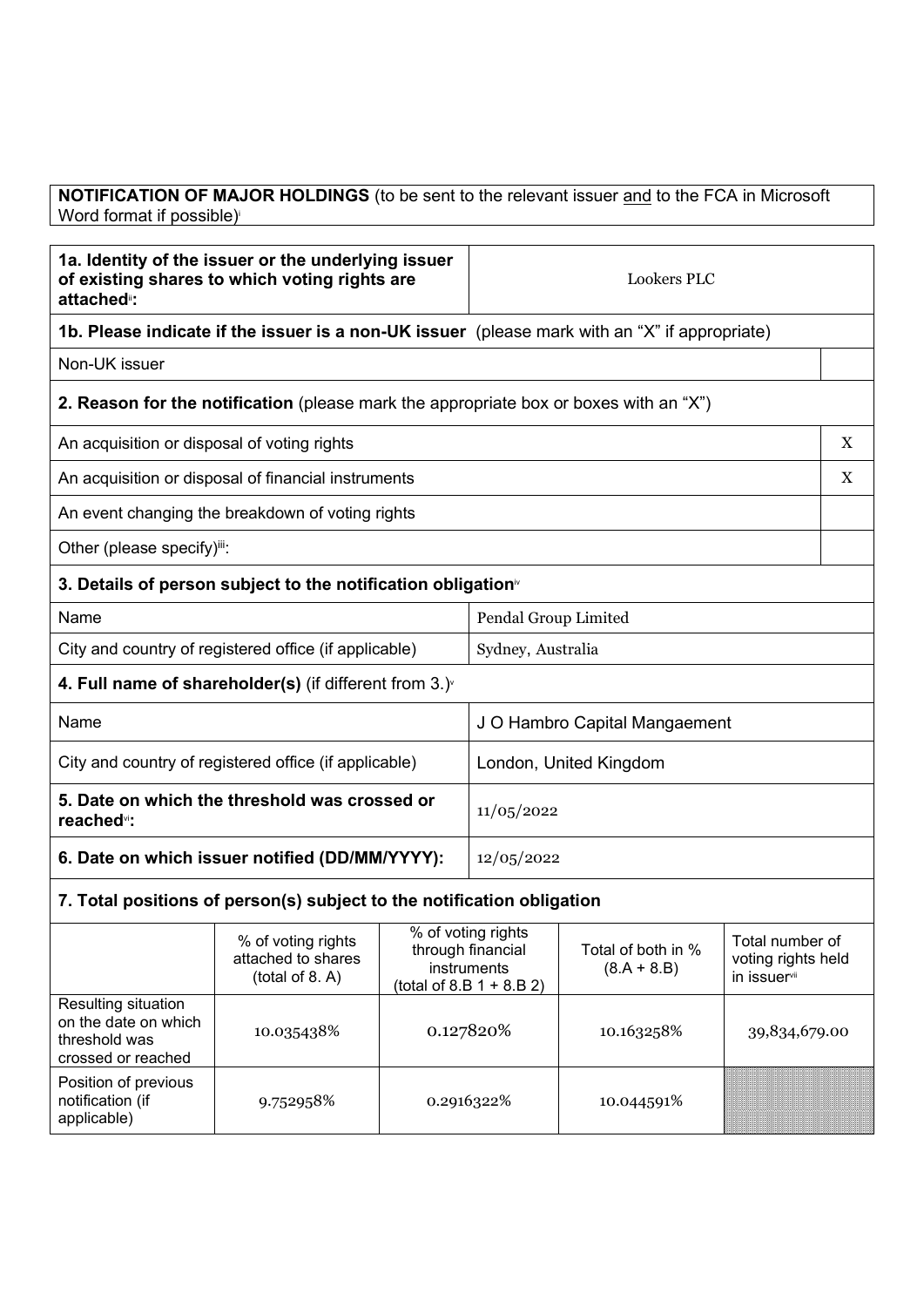| 8. Notified details of the resulting situation on the date on which the threshold was crossed or reached in |                                       |                 |                    |                 |
|-------------------------------------------------------------------------------------------------------------|---------------------------------------|-----------------|--------------------|-----------------|
| A: Voting rights attached to shares                                                                         |                                       |                 |                    |                 |
| Class/type of                                                                                               | Number of voting rights <sup>ix</sup> |                 | % of voting rights |                 |
| shares                                                                                                      | <b>Direct</b>                         | <b>Indirect</b> | <b>Direct</b>      | <b>Indirect</b> |
| ISIN code (if possible)                                                                                     | (DTR5.1)                              | (DTR5.2.1)      | (DTR5.1)           | (DTR5.2.1)      |
| GBooB17MMZ46                                                                                                |                                       | 39,333,690.00   |                    | 10.035438%      |
|                                                                                                             |                                       |                 |                    |                 |
| <b>SUBTOTAL 8. A</b>                                                                                        | 39,333,690.00                         |                 | 10.035438%         |                 |

| B 1: Financial Instruments according to DTR5.3.1R (1) (a) |                                      |                                         |                                                                                                        |                    |
|-----------------------------------------------------------|--------------------------------------|-----------------------------------------|--------------------------------------------------------------------------------------------------------|--------------------|
| <b>Type of financial</b><br>instrument                    | <b>Expiration</b><br>$date^{\times}$ | Exercise/<br><b>Conversion Periodxi</b> | <b>Number of voting rights</b><br>that may be acquired if<br>the instrument is<br>exercised/converted. | % of voting rights |
| Equity: Lent<br><b>Securities</b>                         | N/A                                  | N/A                                     | 500,989                                                                                                | 0.127820%          |
|                                                           |                                      |                                         |                                                                                                        |                    |
|                                                           |                                      | <b>SUBTOTAL 8. B 1</b>                  | 500,989                                                                                                | 0.127820%          |

|                                    |                                      |                                             | B 2: Financial Instruments with similar economic effect according to DTR5.3.1R (1) (b) |                            |                    |
|------------------------------------|--------------------------------------|---------------------------------------------|----------------------------------------------------------------------------------------|----------------------------|--------------------|
| Type of<br>financial<br>instrument | <b>Expiration</b><br>$date^{\times}$ | Exercise/<br><b>Conversion</b><br>Period xi | <b>Physical or</b><br>cash<br><b>settlement</b> xii                                    | Number of<br>voting rights | % of voting rights |
|                                    |                                      |                                             |                                                                                        |                            |                    |
|                                    |                                      |                                             | <b>SUBTOTAL</b><br>8.B.2                                                               |                            |                    |